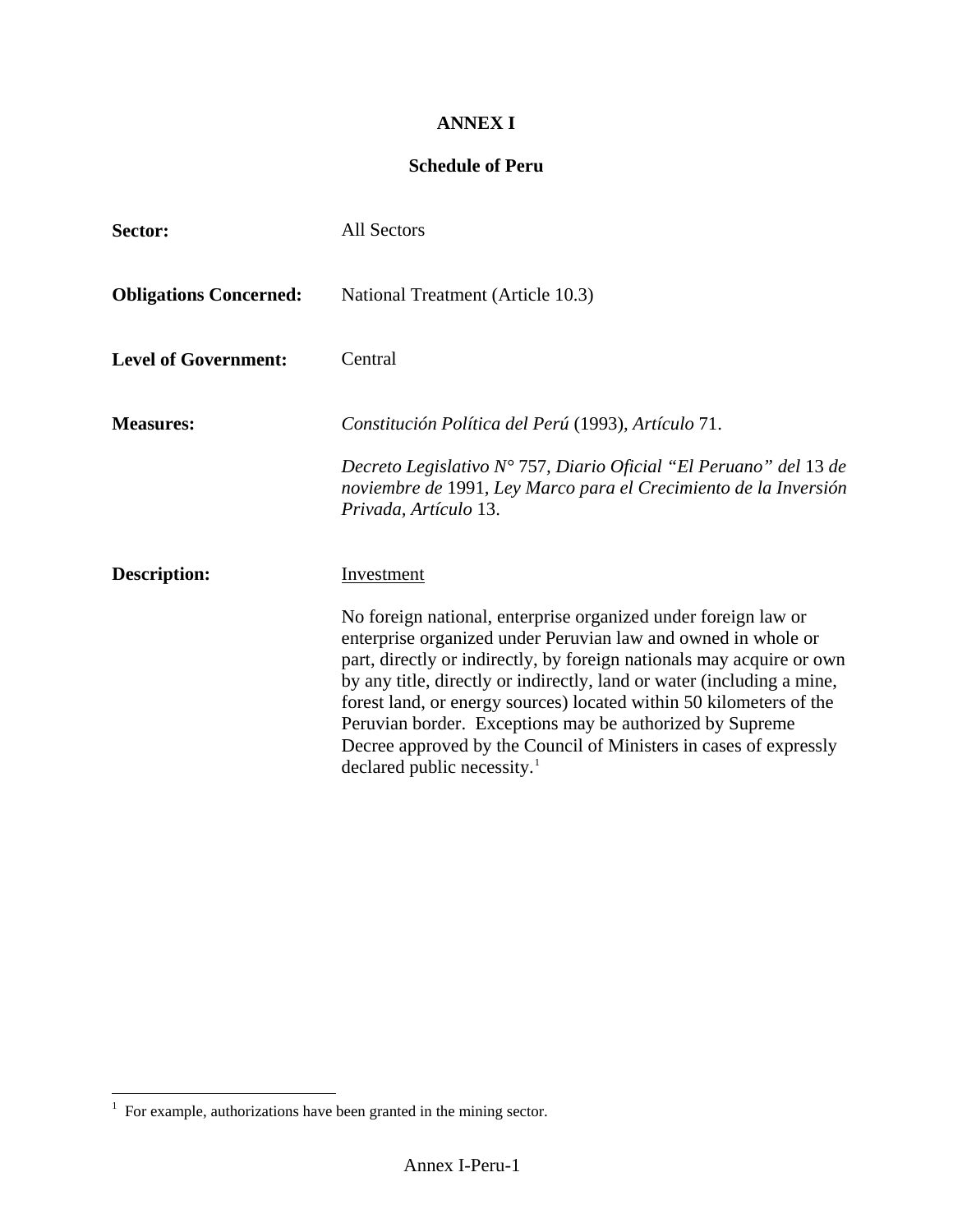| Sector:                       | Free-to-Air Radio Communications                                                                                                                                                                                                                                                                                                      |
|-------------------------------|---------------------------------------------------------------------------------------------------------------------------------------------------------------------------------------------------------------------------------------------------------------------------------------------------------------------------------------|
| <b>Obligations Concerned:</b> | National Treatment (Articles 10.3 and 11.2)<br>Most Favored Nation Treatment (Article 10.4)<br>Local Presence (Article 11.5)                                                                                                                                                                                                          |
| <b>Level of Government:</b>   | Central                                                                                                                                                                                                                                                                                                                               |
| <b>Measures:</b>              | Ley Nº 28278, Diario Oficial "El Peruano" del 16 de julio de<br>2004, Ley de Radio y Televisión, Artículo 24.                                                                                                                                                                                                                         |
|                               | Decreto Supremo N° 005-2005-MTC, Diario Oficial "El Peruano"<br>del 15 de febrero de 2005, Reglamento de la Ley de Radio y<br>Televisión, Artículo 20.                                                                                                                                                                                |
| <b>Description:</b>           | <b>Investment and Cross-Border Trade in Services</b>                                                                                                                                                                                                                                                                                  |
|                               | Only Peruvian nationals or juridical persons organized under<br>Peruvian law and domiciled in Peru may be authorized or licensed<br>to offer free-to-air radio communications.                                                                                                                                                        |
|                               | Foreign nationals may not own more than 40 percent of the total<br>shares or equity interest in such a juridical person and must be<br>owners or share-holders or hold an equity interest in a radio or<br>television broadcast enterprise in their country of origin.                                                                |
|                               | No foreign national may receive or hold an authorization or a<br>license directly or through a sole proprietorship.                                                                                                                                                                                                                   |
|                               | If a foreign national is, directly or indirectly, a shareholder, partner,<br>or associate in a juridical person, that juridical person may not hold a<br>broadcasting authorization in a zone bordering that foreign national's<br>country of origin, except in a case of public necessity authorized by<br>the Council of Ministers. |
|                               | This restriction does not apply to juridical persons with foreign<br>equity which have two or more current authorizations, as long as<br>they are of the same frequency band.                                                                                                                                                         |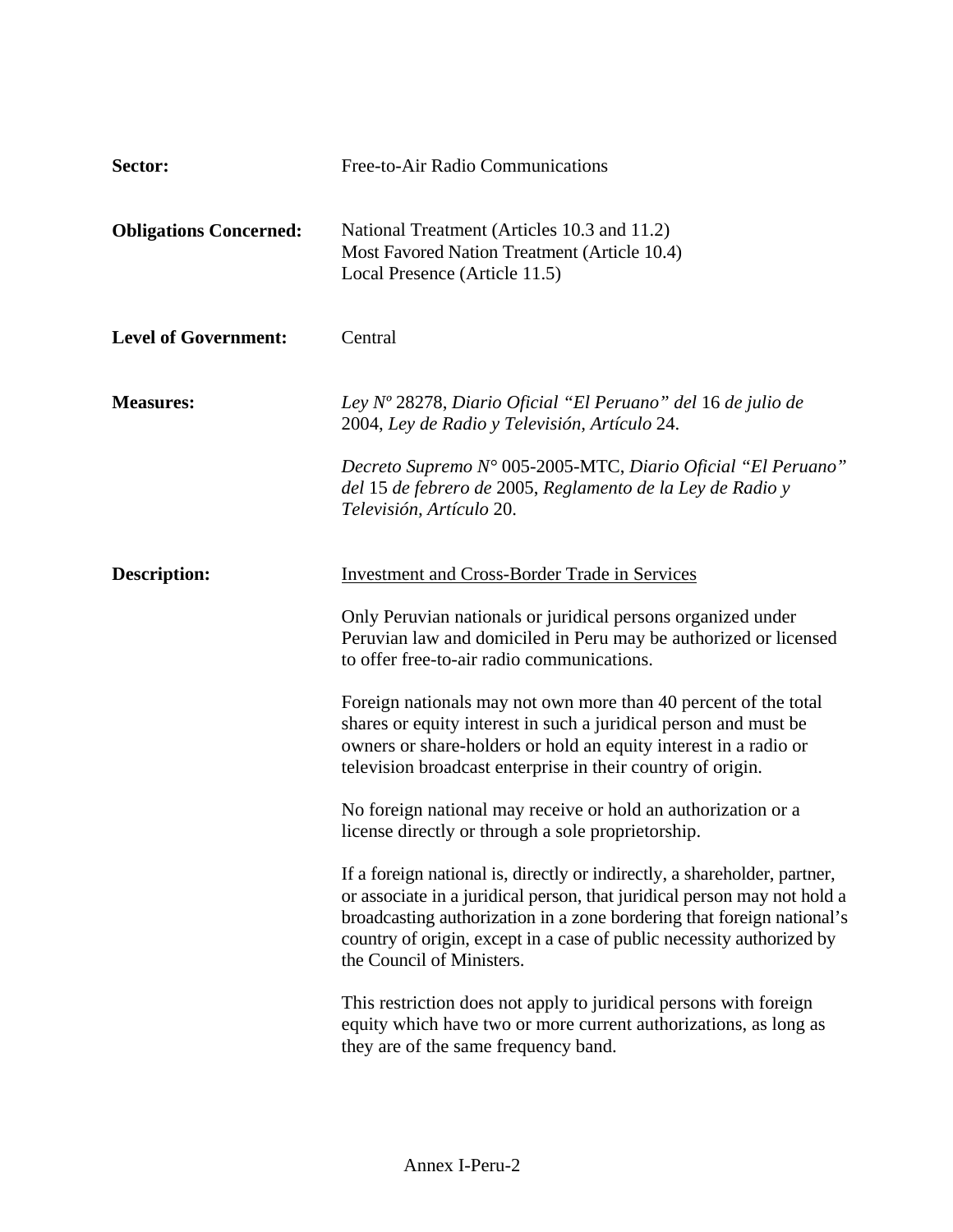| Sector:                       | <b>Audio-Visual Services</b>                                                                                                                                             |
|-------------------------------|--------------------------------------------------------------------------------------------------------------------------------------------------------------------------|
| <b>Obligations Concerned:</b> | National Treatment (Article 11.2)<br>Performance Requirements (Article 10.9)                                                                                             |
| <b>Level of Government:</b>   | Central                                                                                                                                                                  |
| <b>Measures:</b>              | Ley Nº 28278, Diario Oficial "El Peruano" del 16 de julio de<br>2004, Ley de Radio y Televisión, Octava Disposición<br>Complementaria y Final.                           |
| <b>Description:</b>           | <b>Investment and Cross-Border Trade in Services</b>                                                                                                                     |
|                               | At least 30 percent, on average, of the total weekly programs by<br>free-to-air television broadcasters between the hours of 5:00 and<br>24:00 must be produced in Peru. |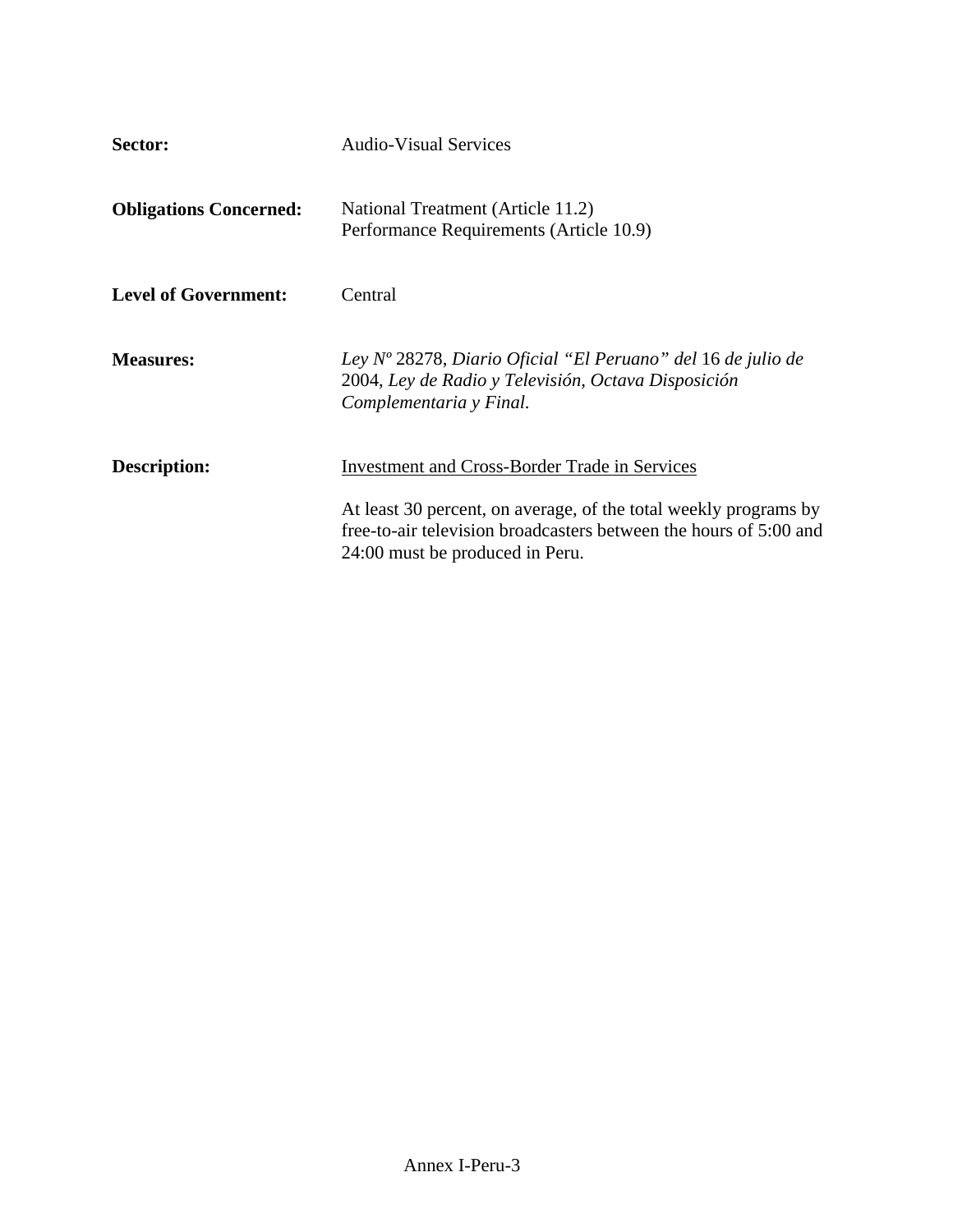| Sector:                       | <b>Notary Services</b>                                                                                                                                                                                         |  |  |
|-------------------------------|----------------------------------------------------------------------------------------------------------------------------------------------------------------------------------------------------------------|--|--|
| <b>Obligations Concerned:</b> | National Treatment (Articles 10.3 and 11.2)<br>Market Access (Article 11.4)                                                                                                                                    |  |  |
| <b>Level of Government:</b>   | Central                                                                                                                                                                                                        |  |  |
| <b>Measures:</b>              | Decreto Ley N° 26002, Diario Oficial El Peruano del 27 de<br>Diciembre de 1992, Ley del Notariado, Artículos 5 (modificado por<br>Ley $N^{\circ}$ 26741) y Artículo 10 (modificado por Ley $N^{\circ}$ 27094). |  |  |
| <b>Description:</b>           | <b>Investment and Cross-Border Trade in Services</b><br>Only a Peruvian national by birth may supply notary services.                                                                                          |  |  |
|                               | The number of notary positions is limited as follows:                                                                                                                                                          |  |  |
|                               | 200 for the capital;<br>(a)<br>40 for each department capital; and<br>(b)<br>20 for each provincial capital (including the Constitutional<br>(c)<br>Province of Callao).                                       |  |  |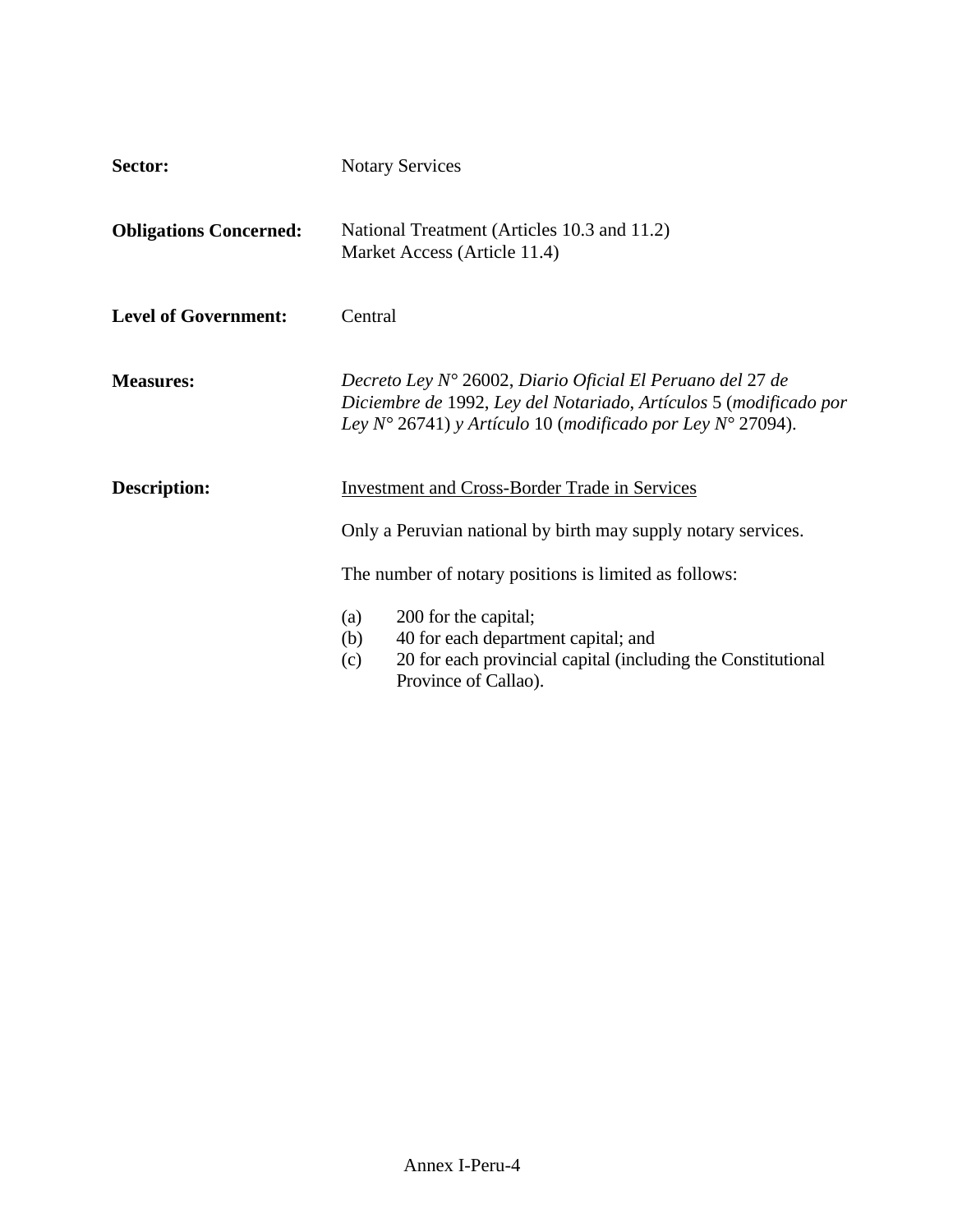| Sector:                       | <b>Architecture Services</b>                                                                                                                                                                                                                                                 |  |
|-------------------------------|------------------------------------------------------------------------------------------------------------------------------------------------------------------------------------------------------------------------------------------------------------------------------|--|
| <b>Obligations Concerned:</b> | National Treatment (Articles 10.3 and 11.2)<br>Market Access (Article 11.4)                                                                                                                                                                                                  |  |
| <b>Level of Government:</b>   | Central                                                                                                                                                                                                                                                                      |  |
| <b>Measures:</b>              | Ley $No$ 14085, Diario Oficial "El Peruano" del 30 de junio de<br>1962, Ley de Creación del Colegio de Arquitectos del Perú.                                                                                                                                                 |  |
|                               | Ley $No$ 16053, Diario Oficial "El Peruano" del 14 de febrero de<br>1966, Ley del Ejercicio Profesional, Autoriza a los Colegios de<br>Arquitectos e Ingenieros del Perú para supervisar a los<br>profesionales de Ingeniería y Arquitectura de la República,<br>Artículo 1. |  |
|                               | Acuerdo del Consejo de Arquitectos, del 06 de octubre de 1987.                                                                                                                                                                                                               |  |
| <b>Description:</b>           | <b>Investment and Cross-Border Trade in Services</b>                                                                                                                                                                                                                         |  |
|                               | To practice as an architect in Peru, an individual must join the<br>appropriate Colegio de Arquitectos and pay a fee in accordance with<br>the following schedule:                                                                                                           |  |
|                               | US\$250 for a Peruvian national with a degree from a<br>(a)<br>Peruvian university;                                                                                                                                                                                          |  |
|                               | US\$400 for a Peruvian national with a degree from a foreign<br>(b)<br>university; or                                                                                                                                                                                        |  |
|                               | US\$3,000 for a foreign national with a degree from a foreign<br>(c)<br>university.                                                                                                                                                                                          |  |
|                               | Also, to obtain temporary registration, nonresident foreign architects<br>must have a contract of association with a Peruvian architect residing<br>in Peru.                                                                                                                 |  |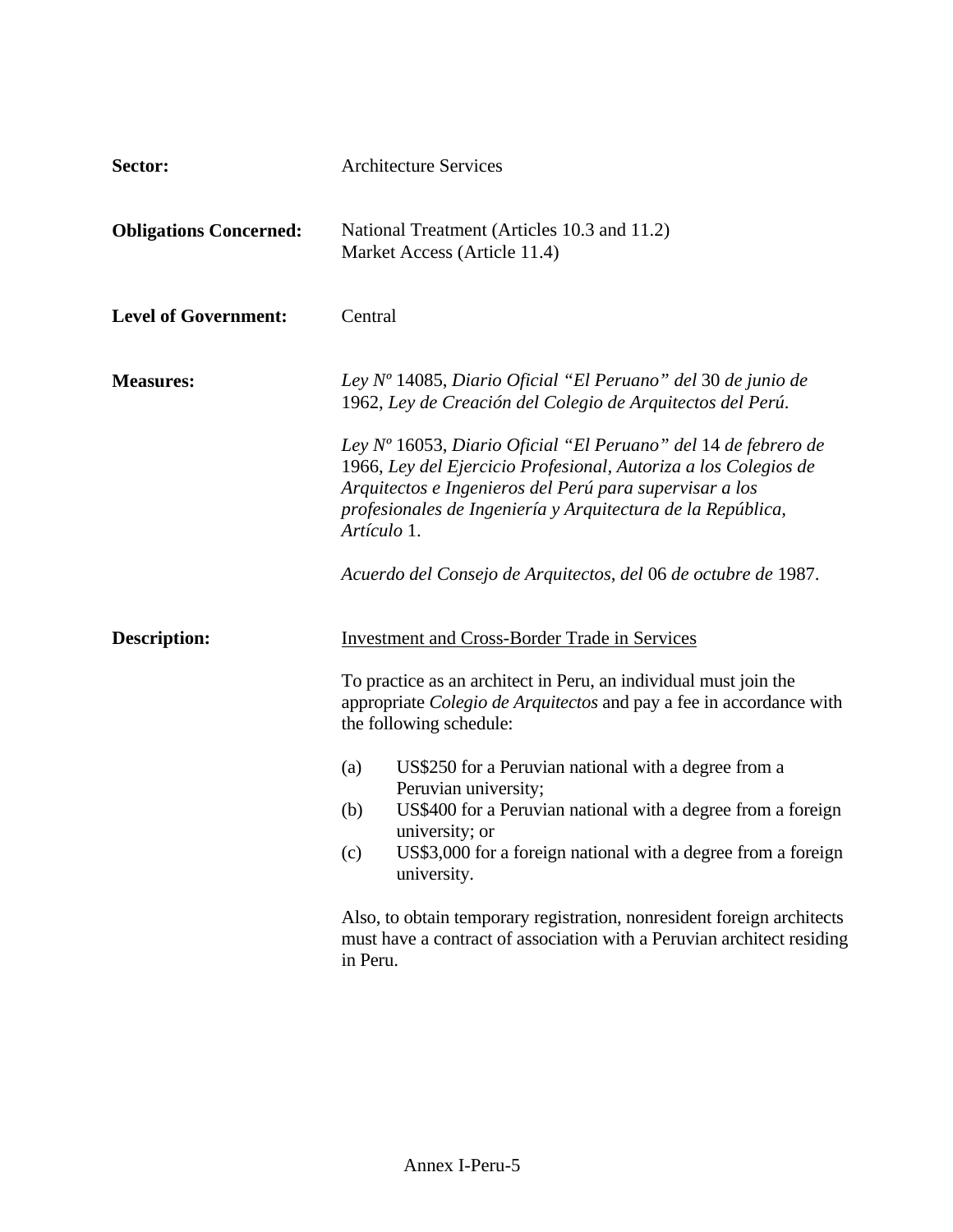| Sector:                       | <b>Security Services</b>                                                                                                                                          |
|-------------------------------|-------------------------------------------------------------------------------------------------------------------------------------------------------------------|
| <b>Obligations Concerned:</b> | National Treatment (Article 11.2)<br>Senior Management and Boards of Directors (Article 10.10)                                                                    |
| <b>Level of Government:</b>   | Central                                                                                                                                                           |
| <b>Measures:</b>              | Decreto Supremo $N^{\circ}$ 005-94-IN, Diario Oficial "El<br>Peruano" del 12 de mayo de 1994, Reglamento de Servicios<br>de Seguridad Privada, Artículos 81 y 83. |
| <b>Description:</b>           | <b>Investment and Cross-Border Trade in Services</b>                                                                                                              |
|                               | A security watchman must be a Peruvian national by birth.                                                                                                         |
|                               | A senior manager of an enterprise that supplies security<br>services must be a Peruvian national by birth and be a<br>resident of Peru.                           |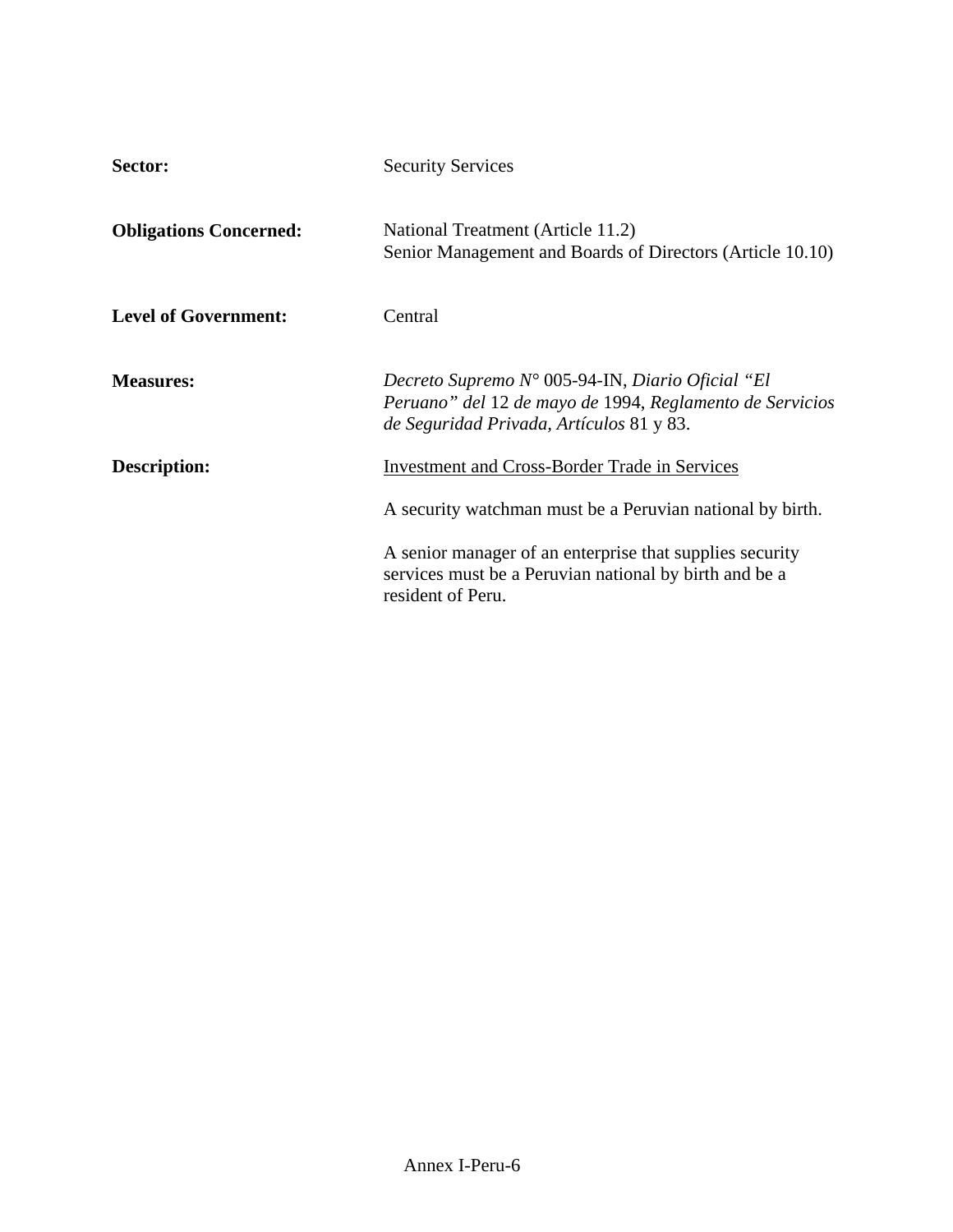| Sector:                       | <b>Bullfighting</b>                                                                                                                                                                                                  |
|-------------------------------|----------------------------------------------------------------------------------------------------------------------------------------------------------------------------------------------------------------------|
| <b>Obligations Concerned:</b> | National Treatment (Article 11.2)                                                                                                                                                                                    |
| <b>Level of Government:</b>   | Central                                                                                                                                                                                                              |
| <b>Measures:</b>              | Ley $N^{\circ}$ 28131, Diario Oficial "El Peruano" del 18 de<br>diciembre de 2003, Ley del Artista, Intérprete y Ejecutante,<br>Artículo 28.                                                                         |
| <b>Description:</b>           | <b>Cross-Border Trade in Services</b>                                                                                                                                                                                |
|                               | At least one bullfighter of Peruvian nationality must<br>participate in any bullfighting event. At least one apprentice<br>bull fighter of Peruvian nationality must participate in fights<br>involving young bulls. |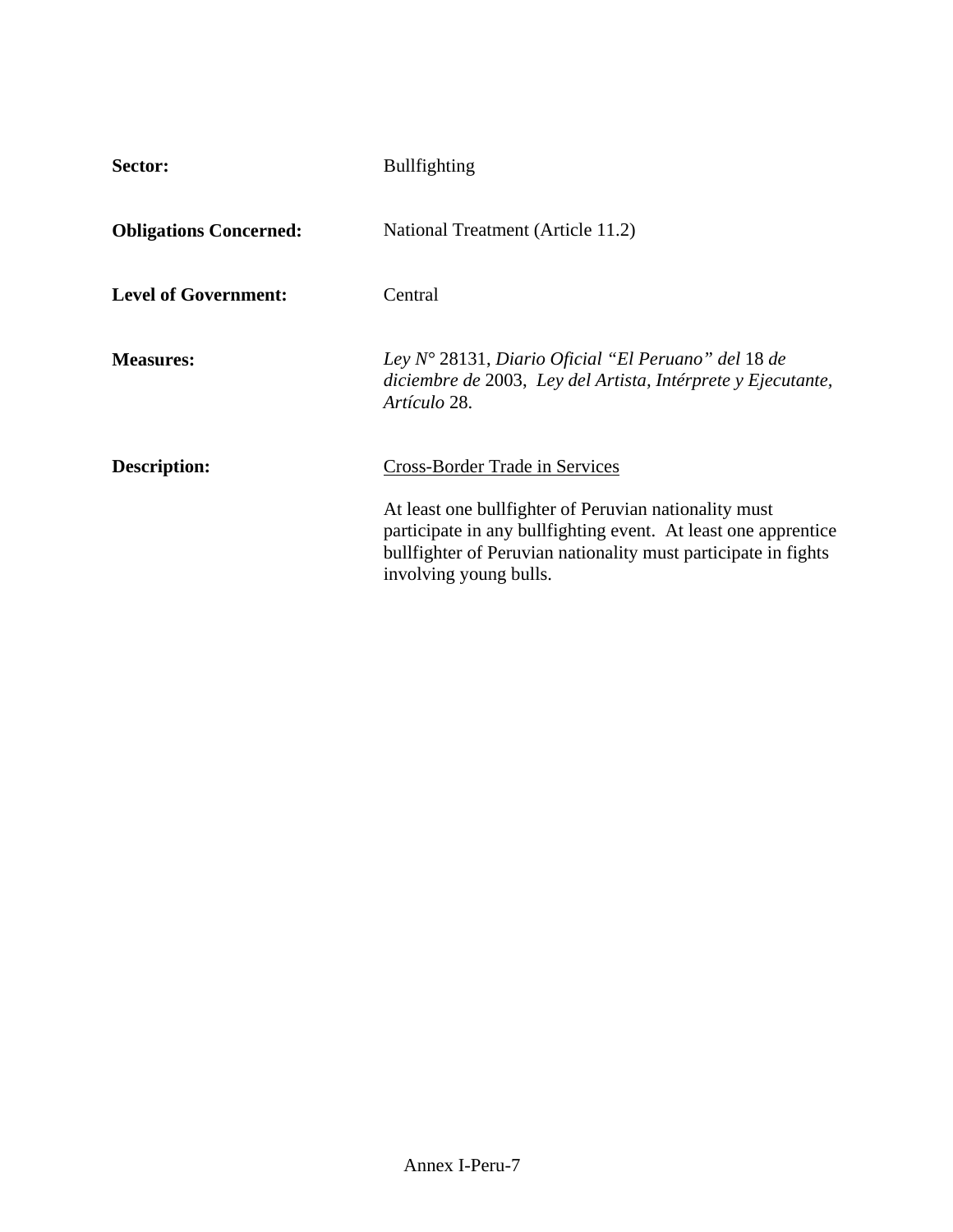| Sector:                       | <b>Audio-Visual Services</b>                                                                                                                                                                                                                        |
|-------------------------------|-----------------------------------------------------------------------------------------------------------------------------------------------------------------------------------------------------------------------------------------------------|
| <b>Obligations Concerned:</b> | National Treatment (Article 11.2)<br>Performance Requirements (Article 10.9)                                                                                                                                                                        |
| <b>Level of Government:</b>   | Central                                                                                                                                                                                                                                             |
| <b>Measures:</b>              | Ley $N^o$ 28131, Diario Oficial "El Peruano" del 18 de<br>diciembre de 2003, Ley del Artista, Intérprete y Ejecutante,<br>Artículos 25 y 45.                                                                                                        |
| <b>Description</b>            | <b>Investment and Cross-Border Trade in Services</b>                                                                                                                                                                                                |
|                               | A free-to-air radio communications enterprise must dedicate<br>at least ten percent of daily programming to folklore, national<br>music, and series or programs produced in Peru on the<br>history, literature, culture, or current issues in Peru. |
|                               | For greater certainty, nothing in Chapter 11 (Cross-Border)<br>Trade in Services) other than Article 11.2 (National<br>Treatment) prohibits Peru from maintaining this requirement.                                                                 |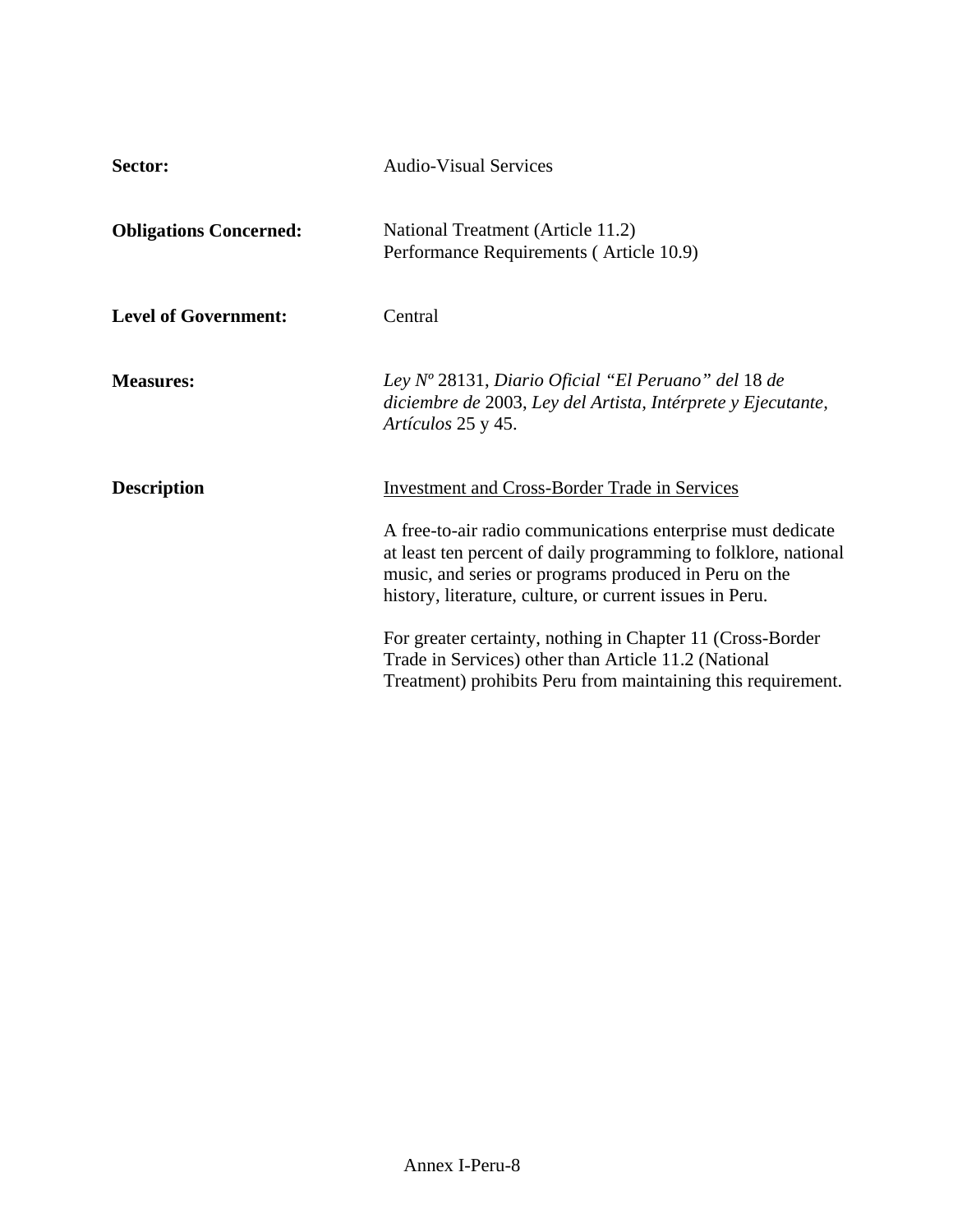| Sector:                       | <b>Customs Warehouses Services</b>                                                                                                                  |
|-------------------------------|-----------------------------------------------------------------------------------------------------------------------------------------------------|
| <b>Obligations Concerned:</b> | Local Presence (Article 11.5)                                                                                                                       |
| <b>Level of Government:</b>   | Central                                                                                                                                             |
| <b>Measures:</b>              | Decreto Supremo Nº 08-95-EF, Diario Oficial "El Peruano"<br>del 5 de febrero de 1995, Aprueban el Reglamento de<br>Almacenes Aduaneros, Artículo 7. |
| <b>Description:</b>           | <b>Cross-Border Trade in Services</b>                                                                                                               |
|                               | Only natural or juridical persons domiciled in Peru may apply<br>for an authorization to operate a customs warehouse.                               |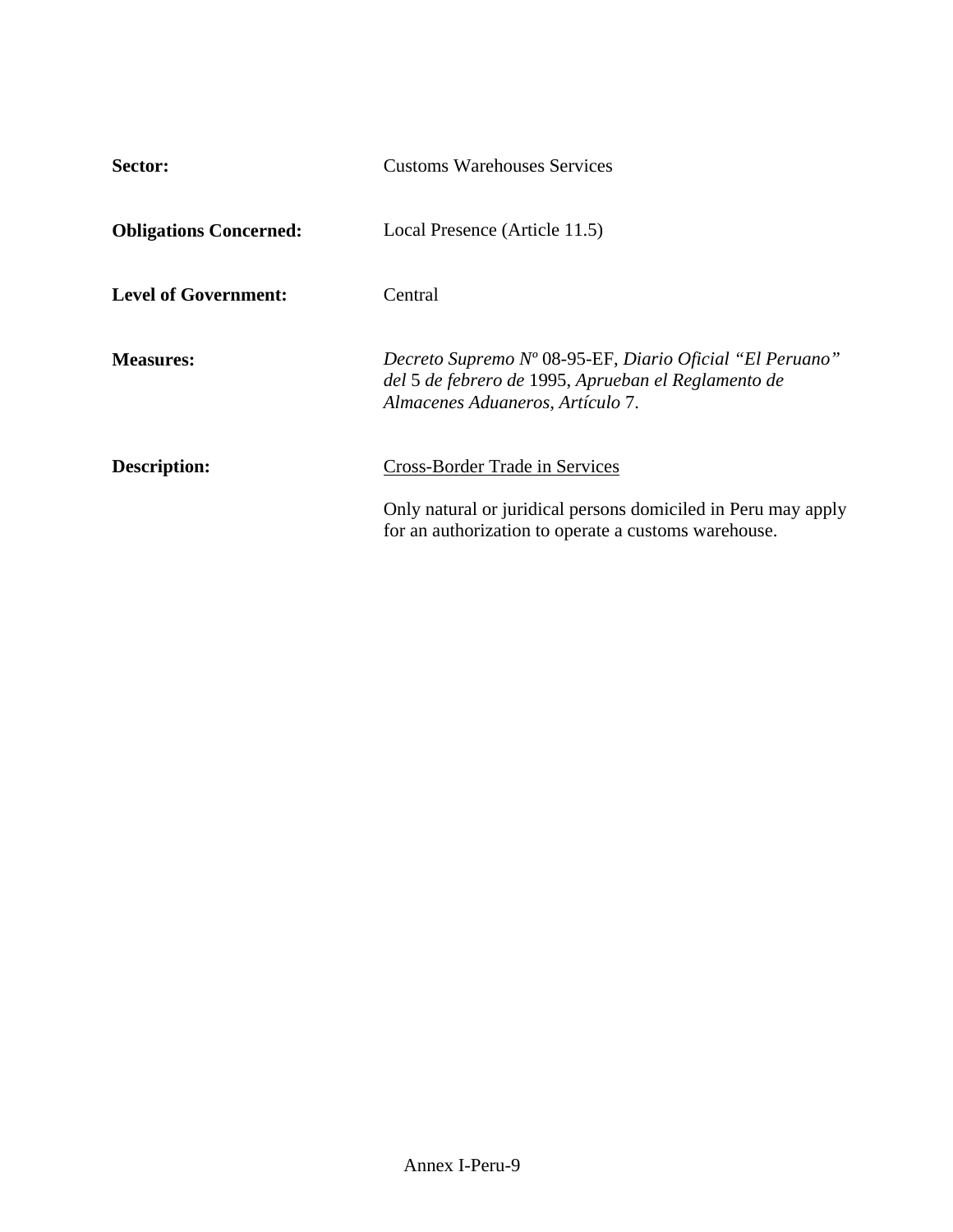| Sector:                       | Air Transport<br><b>Specialty Air Services</b> |                                                                                                                                                                                                                                         |
|-------------------------------|------------------------------------------------|-----------------------------------------------------------------------------------------------------------------------------------------------------------------------------------------------------------------------------------------|
| <b>Obligations Concerned:</b> |                                                | National Treatment (Articles 10.3 and 11.2)<br>Local Presence (Article 11.5)<br>Senior Management and Boards of Directors (Article 10.10)                                                                                               |
| <b>Level of Government:</b>   | Central                                        |                                                                                                                                                                                                                                         |
| <b>Measures:</b>              |                                                | Ley $N^{\circ}$ 27261, Diario Oficial "El Peruano" del 10 de mayo del<br>2000, Ley de Aeronáutica Civil, Artículo 79.                                                                                                                   |
|                               |                                                | Decreto Supremo N° 050-2001-MTC, Diario Oficial "El<br>Peruano" del 26 de diciembre de 2001, Reglamento de la Ley de<br>Aeronáutica Civil, Artículos 159, 160 y VI Disposición<br>Complementaria.                                       |
| <b>Description:</b>           |                                                | <b>Investment and Cross-Border Trade in Services</b>                                                                                                                                                                                    |
|                               |                                                | National Commercial Aviation Service is reserved to a Peruvian<br>natural or juridical person. National Commercial Aviation<br>Service includes specialty air services.                                                                 |
|                               |                                                | For purposes of this entry, a Peruvian juridical person is an<br>enterprise that fulfils the following requirements:                                                                                                                    |
|                               | (a)                                            | is constituted under Peruvian law, specifies commercial<br>aviation as its corporate purpose, is domiciled in Peru, and<br>has its principal activities and administration located in<br>Peru;                                          |
|                               | (b)                                            | at least half plus one of the directors, managers, and<br>persons who control or manage the enterprise are<br>Peruvian nationals or have permanent domicile or are<br>normally resident in Peru; and                                    |
|                               | (c)                                            | at least 51 percent of the capital must be owned by<br>Peruvian nationals and be under the real and effective<br>control of Peruvian shareholders or partners permanently<br>domiciled in Peru. (This limitation shall not apply to the |
|                               |                                                |                                                                                                                                                                                                                                         |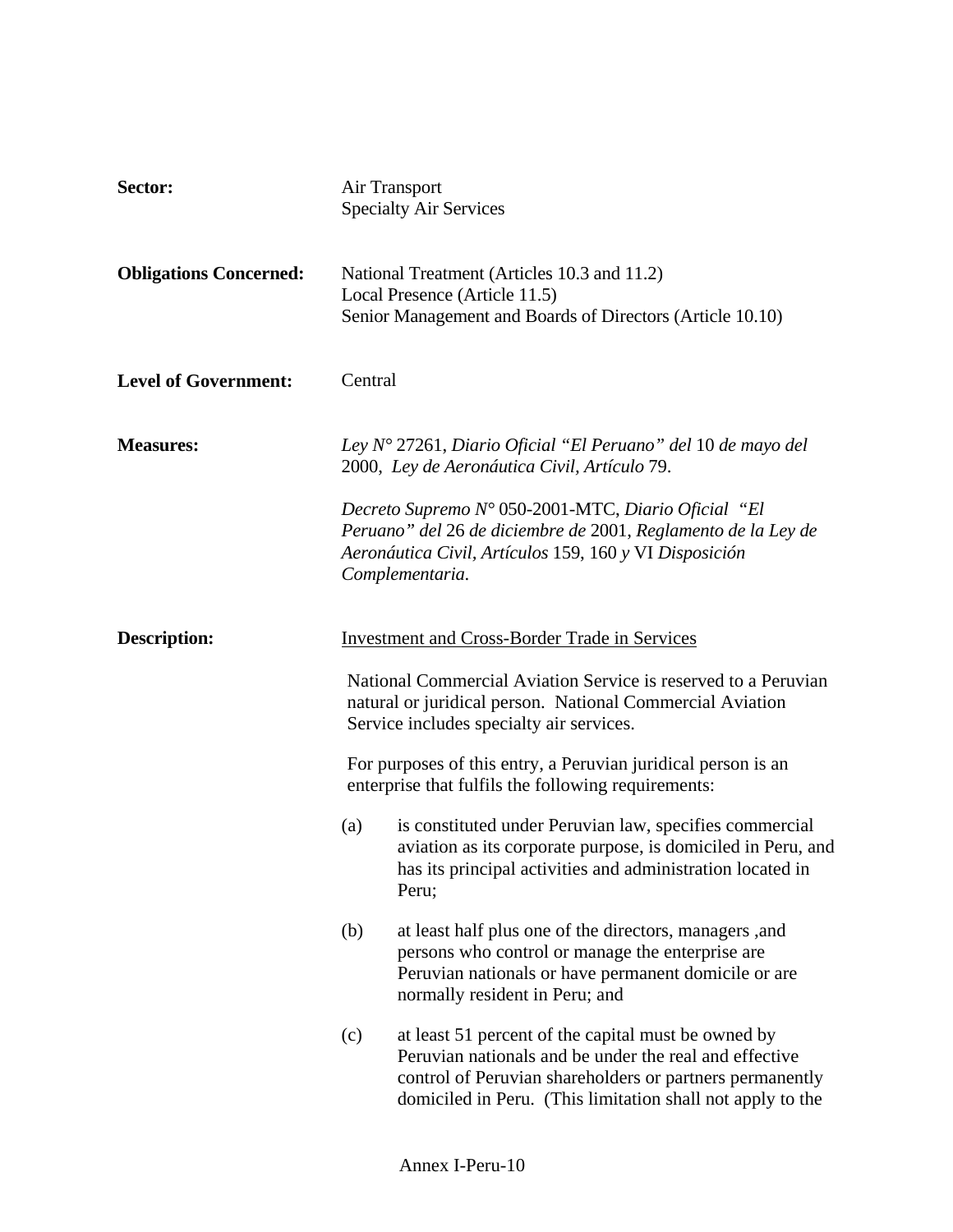enterprises constituted under law Nº 24882, which may maintain the ownership percentages set in such law). Six months after the date of authorization of the enterprise to provide commercial air transportation services, foreign nationals or foreign citizens may own up to 70 percent of the capital of the enterprise.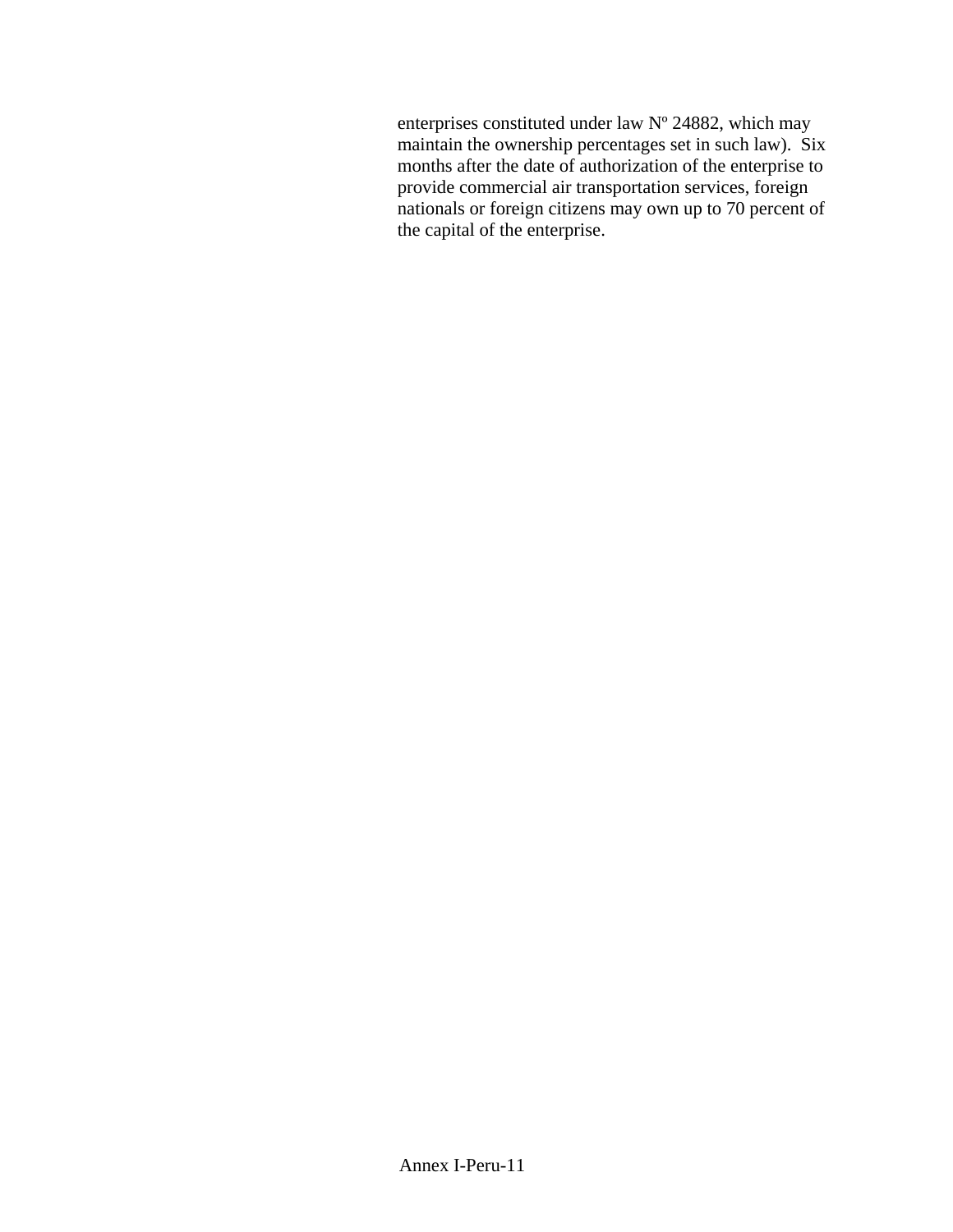| Sector:                       | <b>Specialty Air Services</b>                                                                                                                                                                                                     |  |
|-------------------------------|-----------------------------------------------------------------------------------------------------------------------------------------------------------------------------------------------------------------------------------|--|
| <b>Obligations Concerned:</b> | National Treatment (Article 11.2)                                                                                                                                                                                                 |  |
| <b>Level of Government:</b>   | Central                                                                                                                                                                                                                           |  |
| <b>Measures:</b>              | Ley $N^{\circ}$ 27261, Diario Oficial "El Peruano" del 10 de mayo de<br>2000, Ley de Aeronáutica Civil, Artículo 75.                                                                                                              |  |
| <b>Description:</b>           | Cross-Border Trade in Services                                                                                                                                                                                                    |  |
|                               | Only Peruvian nationals may perform aeronautical functions on<br>board of national commercial aviation suppliers' aircraft<br>("explotadores nacionales"), which are suppliers that hold an<br>Operating Permit or Flight Permit. |  |
|                               | For greater certainty, an individual is not a senior manager for<br>purposes of Article 10.10 (Senior Management and Boards of<br>Directors) if the individual's sole duties are as an aircraft pilot or<br>captain.              |  |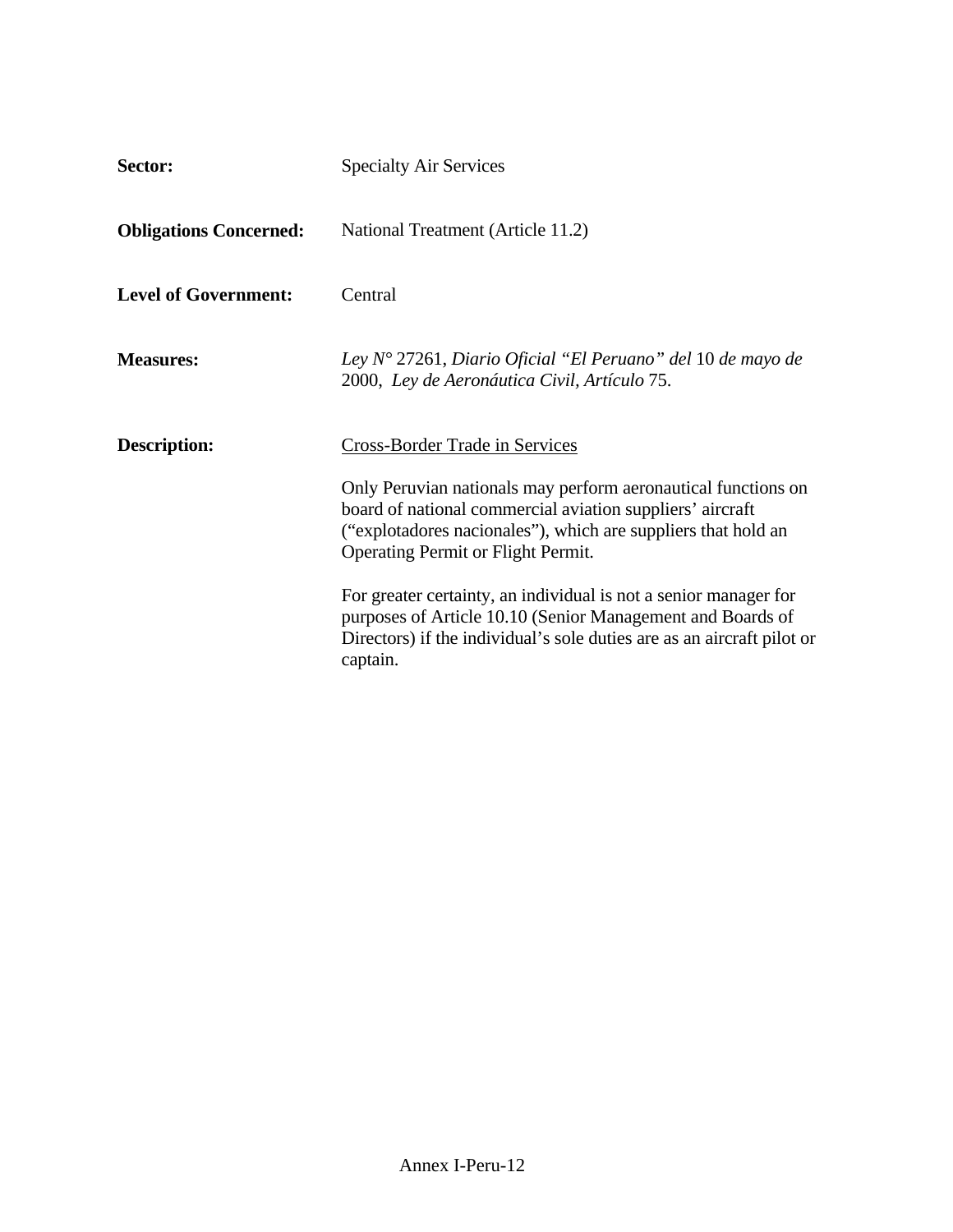| Sector:                       | <b>Merchant Marine</b>                                                                                                                                                                                                                                                                                                                                                                                                                                                                                                                                                                                                                                                                                                                                                                      |
|-------------------------------|---------------------------------------------------------------------------------------------------------------------------------------------------------------------------------------------------------------------------------------------------------------------------------------------------------------------------------------------------------------------------------------------------------------------------------------------------------------------------------------------------------------------------------------------------------------------------------------------------------------------------------------------------------------------------------------------------------------------------------------------------------------------------------------------|
| <b>Obligations Concerned:</b> | National Treatment (Articles 10.3 and 11.2)<br>Market Access (Article 11.4)<br>Local Presence (Article 11.5)<br>Senior Management and Boards of Directors (Article 10.10)                                                                                                                                                                                                                                                                                                                                                                                                                                                                                                                                                                                                                   |
| <b>Level of Government</b>    | Central                                                                                                                                                                                                                                                                                                                                                                                                                                                                                                                                                                                                                                                                                                                                                                                     |
| <b>Measures:</b>              | Ley Nº 28583, Ley de Reactivación y Promoción de la Marina<br>Mercante Nacional, Diario Oficial "EL Peruano" del 22 de julio<br>de 2005, Artículos 4.1, 6.1, 7.1, 7.2., 7.4 y 13.6.<br>Decreto Supremo Nº 028 DE/MGP, Diario Oficial "El Peruano"<br>de 25 de mayo de 2001, Reglamento de la Ley Nº 26620, Artículo<br>I-010106, <i>literal</i> a).                                                                                                                                                                                                                                                                                                                                                                                                                                         |
| <b>Description:</b>           | <b>Investment and Cross-Border Trade in Services</b><br>Only a "National shipowner" or "National Ship<br>1.<br>Enterprise" may supply maritime cabotage services. <sup>2</sup> A<br>"National shipowner" or "National Ship Enterprise" means<br>a Peruvian national or juridical person organized under<br>Peruvian law, with its principal domicile and real and<br>effective headquarters in Peru, whose business is to<br>provide water transportation services for cabotage or<br>international traffic and which is the owner or lessee under<br>a financial lease or a bareboat charter, with an obligatory<br>purchase option, of at least one Peruvian flag merchant<br>ship and that has obtained the relevant Operation Permit<br>from the General Aquatic Transport Directorate. |
|                               | At least 51 percent of the subscribed and paid-in capital<br>2.<br>must be owned by Peruvian citizens.                                                                                                                                                                                                                                                                                                                                                                                                                                                                                                                                                                                                                                                                                      |
|                               | 3.<br>The chairman of the board of directors, a majority of the<br>directors, and the General Manager of a National Ship<br>Enterprise must be nationals and resident in Peru.                                                                                                                                                                                                                                                                                                                                                                                                                                                                                                                                                                                                              |

<span id="page-12-0"></span>The sum of the set of the set of the services includes transport by lakes and rivers.<br><sup>2</sup> For greater certainty, maritime cabotage services includes transport by lakes and rivers.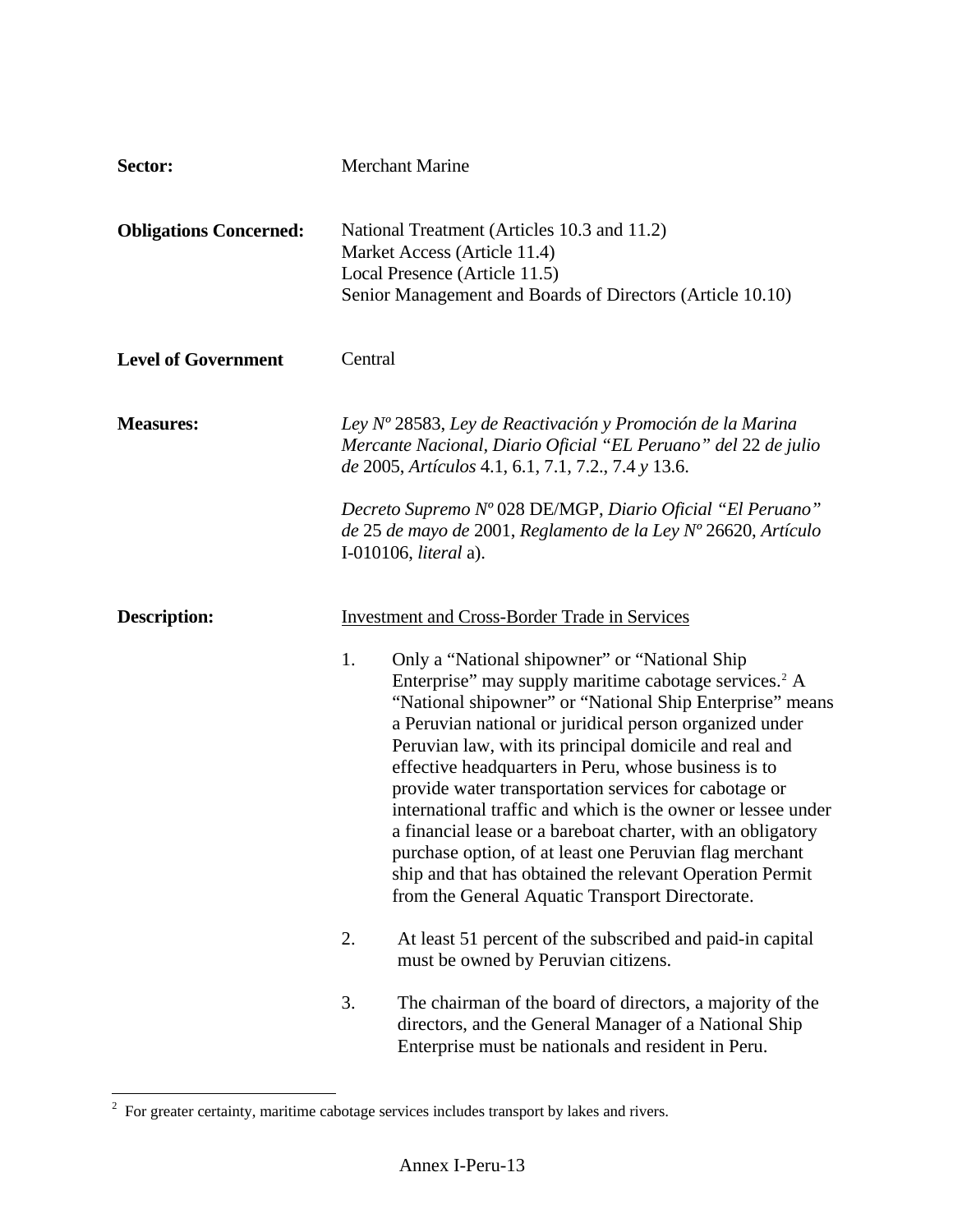- 4. The captain of the Peruvian-flagged vessels must be a Peruvian national. In cases where there is no duly qualified Peruvian captain, a foreign national may be authorized to serve as captain.
- 5. Only a Peruvian national may be a licensed harbor pilot.
- 6. Cabotage is exclusively reserved to Peruvian flagged vessels owned by a National Shipowner or National Ship Enterprise or leased under a financial lease or a bareboat charter, with an obligatory purchase option, except that:
	- (i) Twenty-five per cent of the transport of hydrocarbons in national waters is reserved for the boats of the Peruvian Navy; and
	- (ii) Foreign-flagged vessels may be used by a National Shipowner or National Ship Enterprise for a period of no more than six months for water transportation exclusively between Peruvian ports or cabotage when such an entity does not own its own vessels or lease vessels.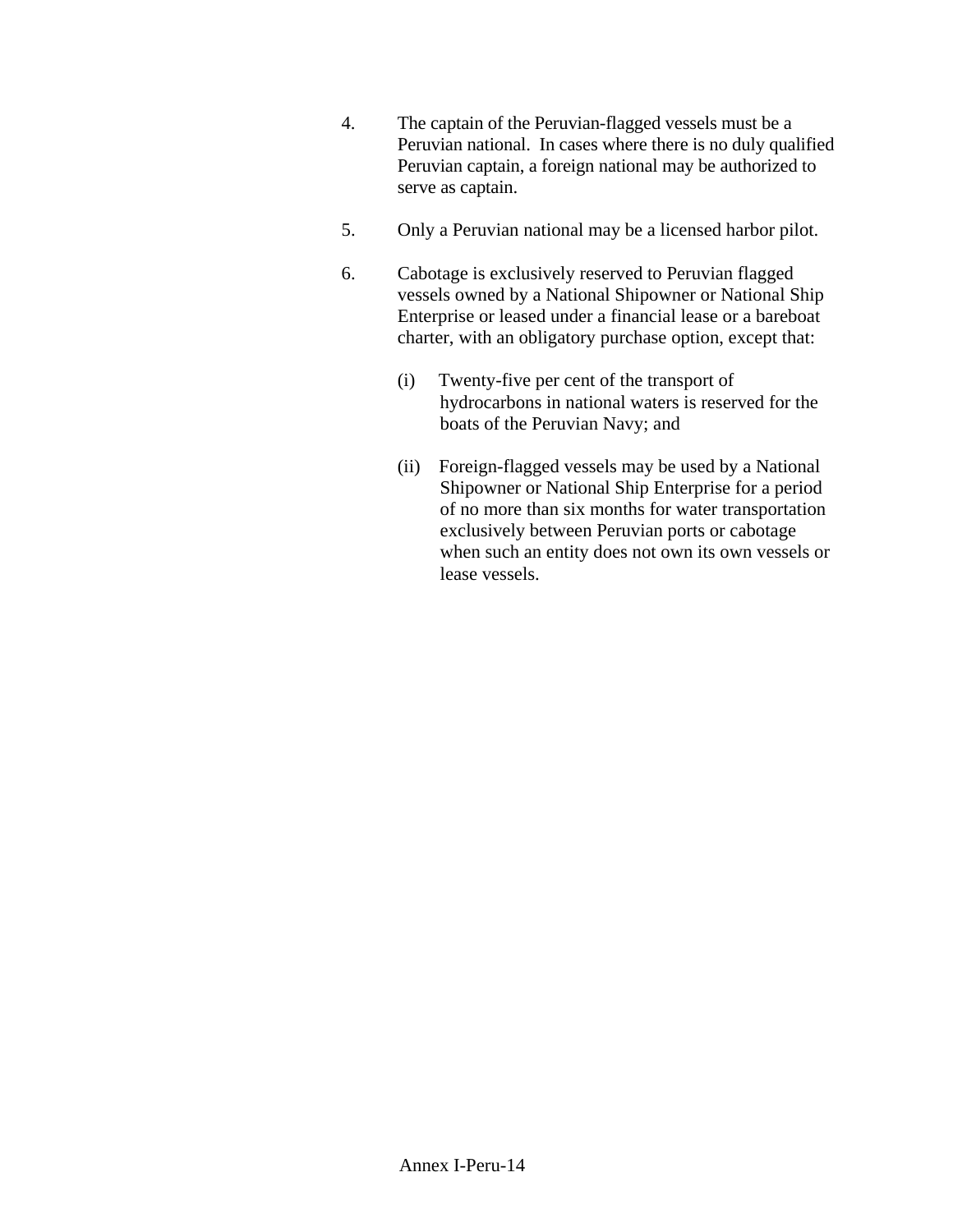| Sector:                       | Maritime Transport and Related Services                                                                                                                                                                                                                                                                                                        |
|-------------------------------|------------------------------------------------------------------------------------------------------------------------------------------------------------------------------------------------------------------------------------------------------------------------------------------------------------------------------------------------|
| <b>Obligations Concerned:</b> | National Treatment (Article 11.2)<br>Local Presence (Article 11.5)                                                                                                                                                                                                                                                                             |
| <b>Level of Government:</b>   | Central                                                                                                                                                                                                                                                                                                                                        |
| <b>Measures:</b>              | Decreto Supremo Nº 056-2000-MTC, Diario Oficial "El<br>Peruano" del 31 de diciembre de 2000, Disponen que servicios<br>de transporte marítimo y conexos realizados en bahías y áreas<br>portuarias deberán ser prestados por personas naturales y<br>jurídicas autorizadas, con embarcaciones y artefactos de<br>bandera nacional, Artículo 1. |
|                               | Resolución Ministerial Nº 259-2003-MTC/02, Diario Oficial<br>"El Peruano" del 4 de abril de 2003, Aprueban Reglamento de<br>los servicios de Transporte Acuático y Conexos Prestados en<br>Tráfico de Bahía y Areas Portuarias, Artículos 5 y 7.                                                                                               |
| <b>Description:</b>           | <b>Cross-Border Trade in Services</b>                                                                                                                                                                                                                                                                                                          |
|                               | The following water transport and related services supplied in<br>bay and port areas must be supplied by natural persons<br>domiciled in Peru, and juridical persons constituted and<br>domiciled in Peru, properly authorized with Peruvian flag<br>vessels and equipment:                                                                    |
|                               | Fuel replenishment services;<br>Mooring and unmooring services;<br>Diving services;<br>Victualing services;<br>Dredging services;<br>Harbor pilotage services;<br>Waste collection services;<br>Tug boat services; and<br>Transport of persons.                                                                                                |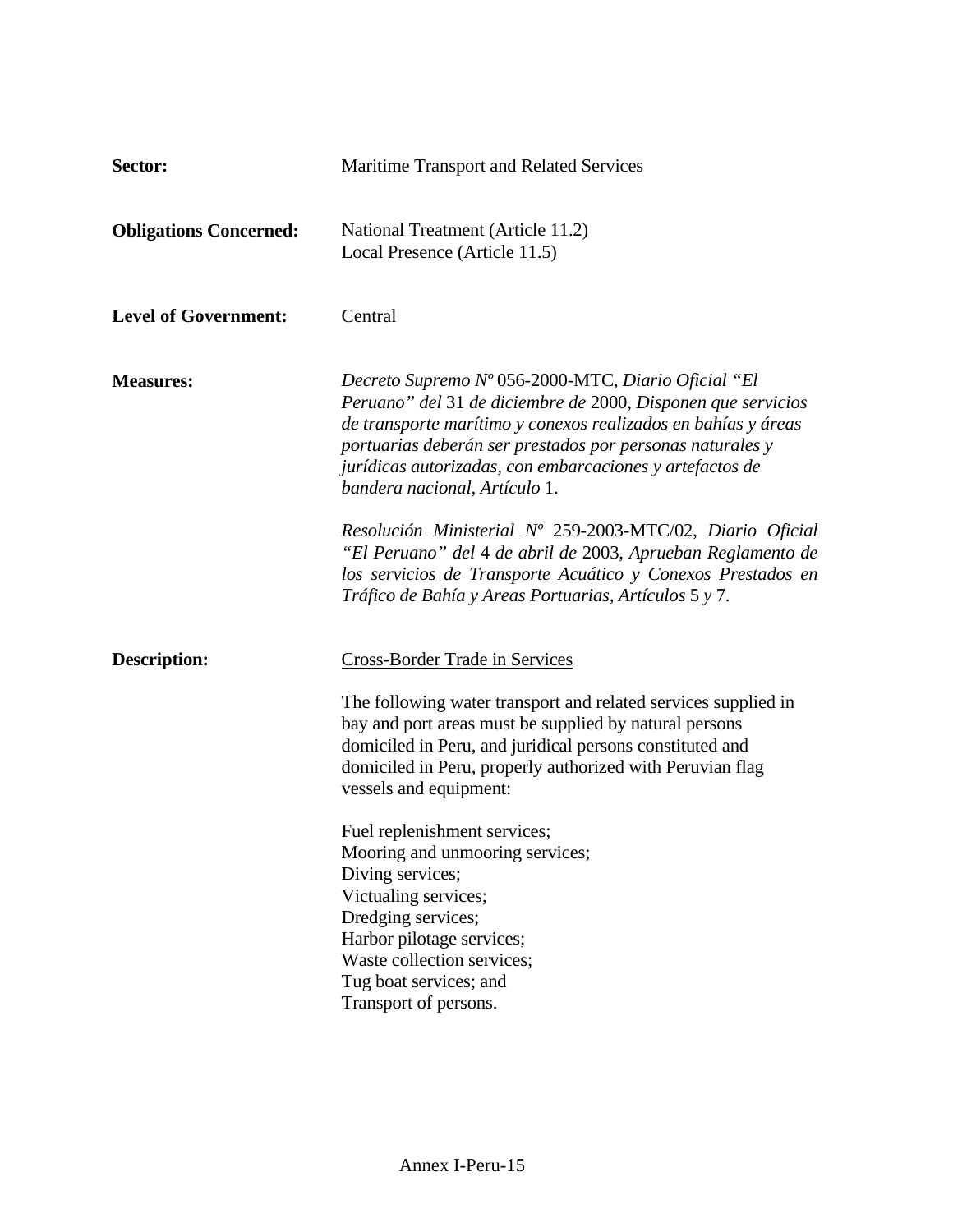| Sector:                       | <b>Maritime Tourist Transport</b>                                                                                                                      |
|-------------------------------|--------------------------------------------------------------------------------------------------------------------------------------------------------|
| <b>Obligations Concerned:</b> | Local Presence (Article 11.5)                                                                                                                          |
| <b>Level of Government:</b>   | Central                                                                                                                                                |
| <b>Measures:</b>              | Resolución Suprema Nº 011-78-TC-DS, 6 de febrero de 1978,<br>Reglamento de Empresas de Transporte Turístico, Artículo 13.                              |
| <b>Description:</b>           | <b>Cross-Border Trade in Services</b>                                                                                                                  |
|                               | Only natural persons domiciled in Peru or juridical persons<br>constituted and domiciled in Peru may provide tourist water<br>transportation services. |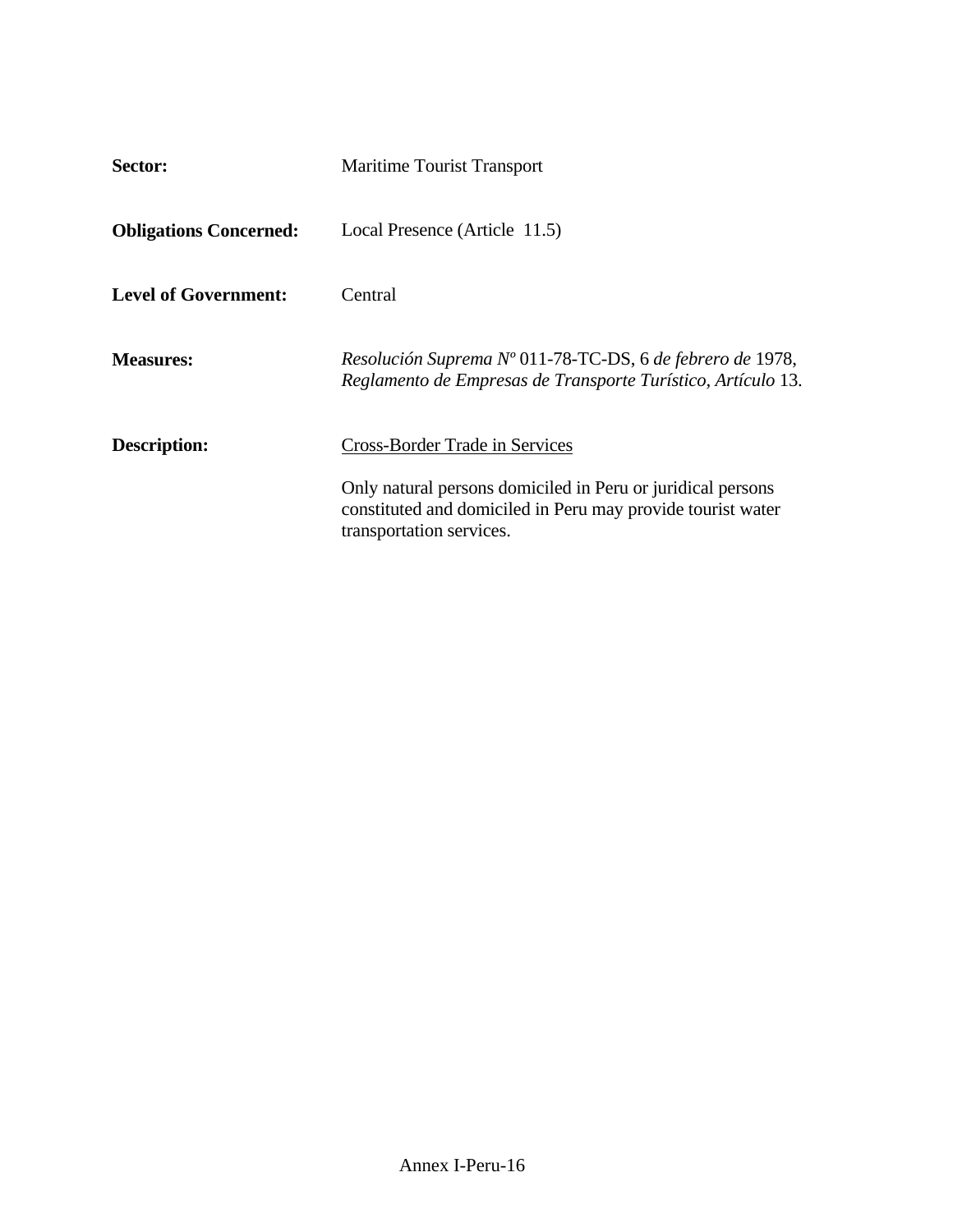| Sector:                    | Port Services                                                                                                                                                                                                                                                                 |
|----------------------------|-------------------------------------------------------------------------------------------------------------------------------------------------------------------------------------------------------------------------------------------------------------------------------|
|                            | <b>Obligations Concerned:</b> National Treatment (Article 11.2)                                                                                                                                                                                                               |
| <b>Level of Government</b> | Central                                                                                                                                                                                                                                                                       |
| <b>Measures:</b>           | Ley $N^{\circ}$ 27866, Diario Oficial "El Peruano" del 16 de noviembre de<br>2002, Ley del Trabajo Portuario, Artículo 3.                                                                                                                                                     |
| <b>Description:</b>        | <b>Cross-Border Trade in Services</b><br>Only a Peruvian national may register in the Registry of Port<br>Workers. For greater certainty, measures relating to landside<br>aspects of port activities are subject to the application of Article<br>22.2 (Essential Security). |

*.*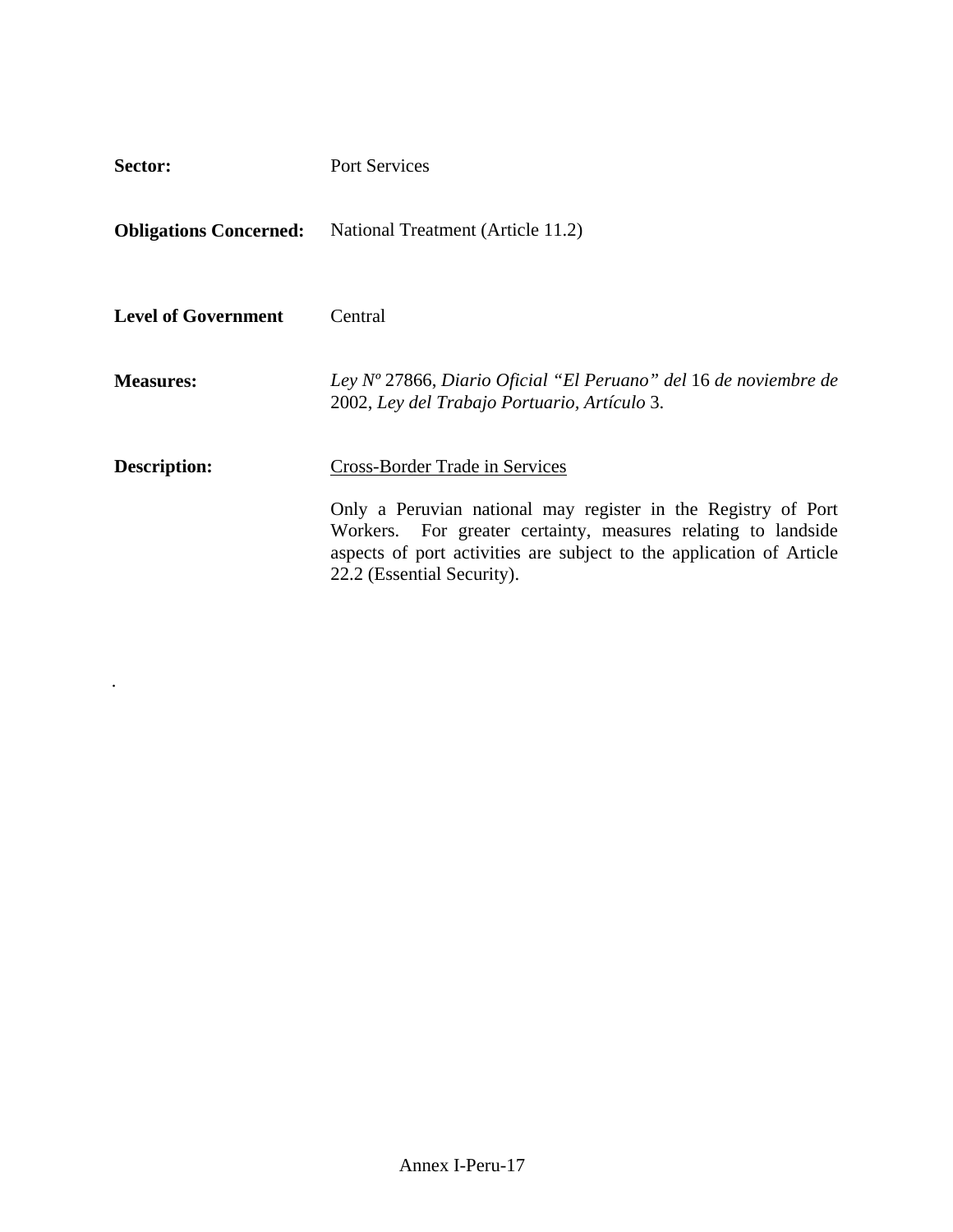| Sector:                       | <b>Land Transport of Passengers</b>                                                                                                                                                                                                                                                                                |
|-------------------------------|--------------------------------------------------------------------------------------------------------------------------------------------------------------------------------------------------------------------------------------------------------------------------------------------------------------------|
| <b>Obligations Concerned:</b> | Market Access (Article 11.4)                                                                                                                                                                                                                                                                                       |
| <b>Level of Government:</b>   | Central                                                                                                                                                                                                                                                                                                            |
| <b>Measures:</b>              | Decreto Supremo N° 032-2002-MTC, Diario Oficial "El<br>Peruano" del 12 de julio de 2002, Modifican artículos del<br>Reglamento Nacional de Administración de Transporte y<br>suspenden incremento de flota vehicular para el Servicio Público<br>de Transporte Nacional de Pasajeros, Artículo 2.                  |
|                               | Decreto Supremo Nº 035-2002-MTC, Diario Oficial "El<br>Peruano" del 01 de julio de 2003, Amplían suspensión de<br>otorgamiento de nuevas concesiones a que se refiere el Decreto<br>Supremo $N^{\circ}$ 032-2002-MTC y modifican artículo del Reglamento<br>Nacional de Administración de Transportes, Artículo 1. |
|                               | Decreto Supremo N° 009-2004-MTC, Diario Oficial "El<br>Peruano" del 3 de marzo de 2004, Reglamento Nacional de<br>administración de transporte terrestre, Décimo Cuarta<br>Disposición Transitoria.                                                                                                                |
|                               | Decreto Supremo Nº 038-2004-MTC, Diario Oficial "El<br>Peruano" del 13 de noviembre de 2004, Modifican artículos y<br>anexos I y II del Reglamento Nacional de Administración de<br>Transportes, Artículo 5.                                                                                                       |
| <b>Description:</b>           | <b>Cross-Border Trade in Services</b>                                                                                                                                                                                                                                                                              |
|                               | The granting of new concessions for inter-provincial passenger<br>transport along specific routes is suspended.                                                                                                                                                                                                    |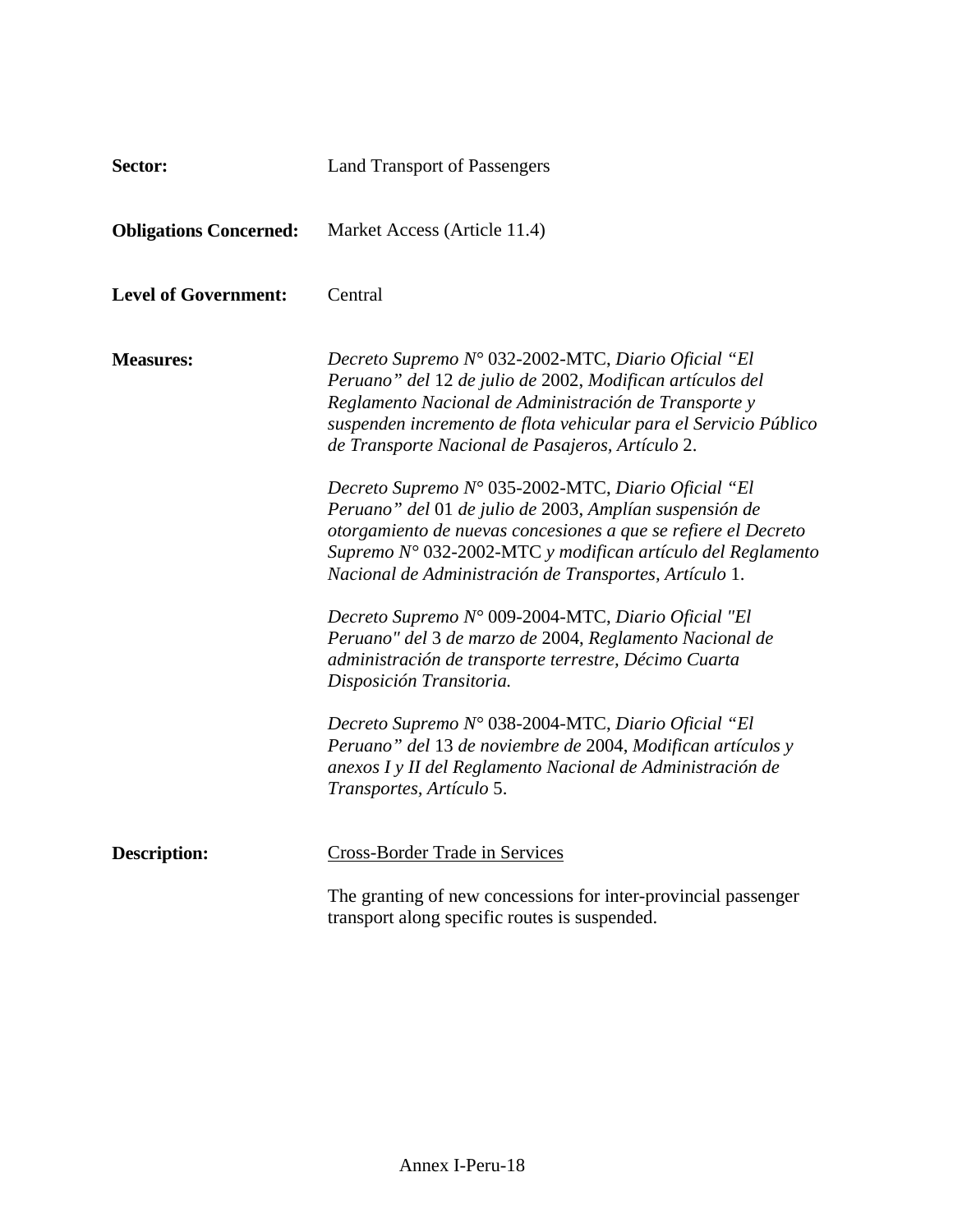| <b>Sector</b>                 | <b>Land Transport</b>                                                                                                                                                                                                                                                                                |
|-------------------------------|------------------------------------------------------------------------------------------------------------------------------------------------------------------------------------------------------------------------------------------------------------------------------------------------------|
| <b>Obligations Concerned:</b> | Local Presence (Article 11.5)                                                                                                                                                                                                                                                                        |
| <b>Level of Government:</b>   | Central                                                                                                                                                                                                                                                                                              |
| <b>Measures:</b>              | Decreto Supremo N° 009-2004-MTC, Diario Oficial "El Peruano"<br>del 27 de febrero de 2004, Reglamento Nacional de Administración<br>de Transportes, Artículos 47 y 48.                                                                                                                               |
| <b>Description</b>            | Cross-Border Trade in Services                                                                                                                                                                                                                                                                       |
|                               | A supplier of land transport services in Peru must certify in writing<br>that it maintains ground terminals, offices, route stations, stops, and<br>administrative offices in the territory of Peru, according to the<br>corresponding transport services.                                           |
|                               | The transport enterprise must have its own installations, or those of<br>third parties, properly maintained for the management of the<br>enterprise, which will constitute its legal domicile, where the<br>competent authority can conduct the inspections and verifications it<br>deems necessary. |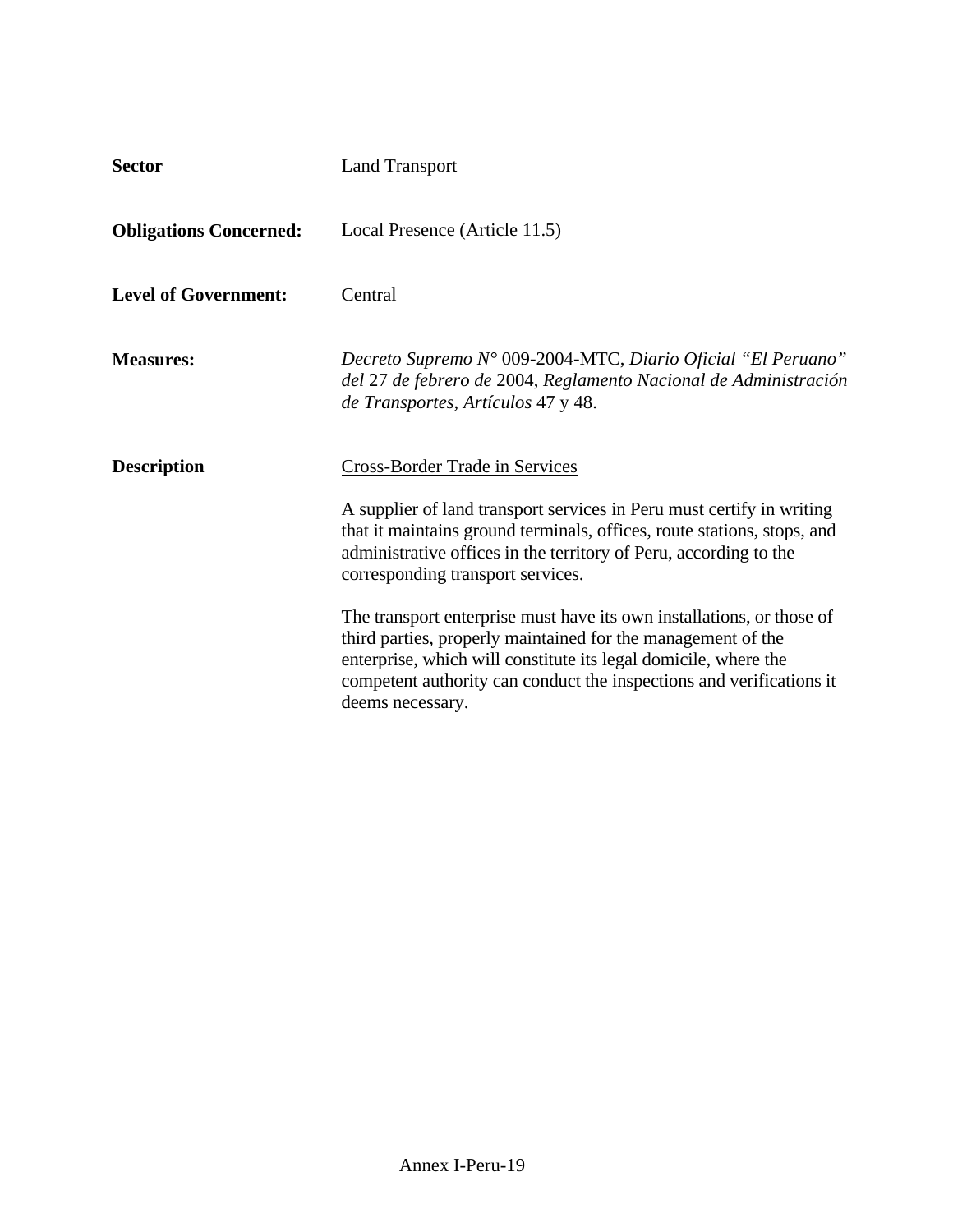| <b>Sector</b>                 | <b>Archaeological Services</b>                                                                                                                                                                                                                                                                                                                        |
|-------------------------------|-------------------------------------------------------------------------------------------------------------------------------------------------------------------------------------------------------------------------------------------------------------------------------------------------------------------------------------------------------|
| <b>Obligations Concerned:</b> | National Treatment (Article 11.2)                                                                                                                                                                                                                                                                                                                     |
| <b>Level of Government:</b>   | Central                                                                                                                                                                                                                                                                                                                                               |
| <b>Measures:</b>              | Resolución Suprema Nº 004-2000-ED, Diario Oficial "El Peruano"<br>del 25 de Enero de 2000, Reglamento de Investigaciones<br>Arqueológicas, Artículo 30.                                                                                                                                                                                               |
| <b>Description</b>            | <b>Cross-Border Trade in Services</b>                                                                                                                                                                                                                                                                                                                 |
|                               | Archaeological research projects headed by foreign archaeologists<br>must employ a Peruvian archaeologist registered with the National<br>Registry of Archaeologists as scientific co-director or sub-director<br>of the project. The co-director and sub-director shall participate in<br>all aspects of the project in the field and in the office. |